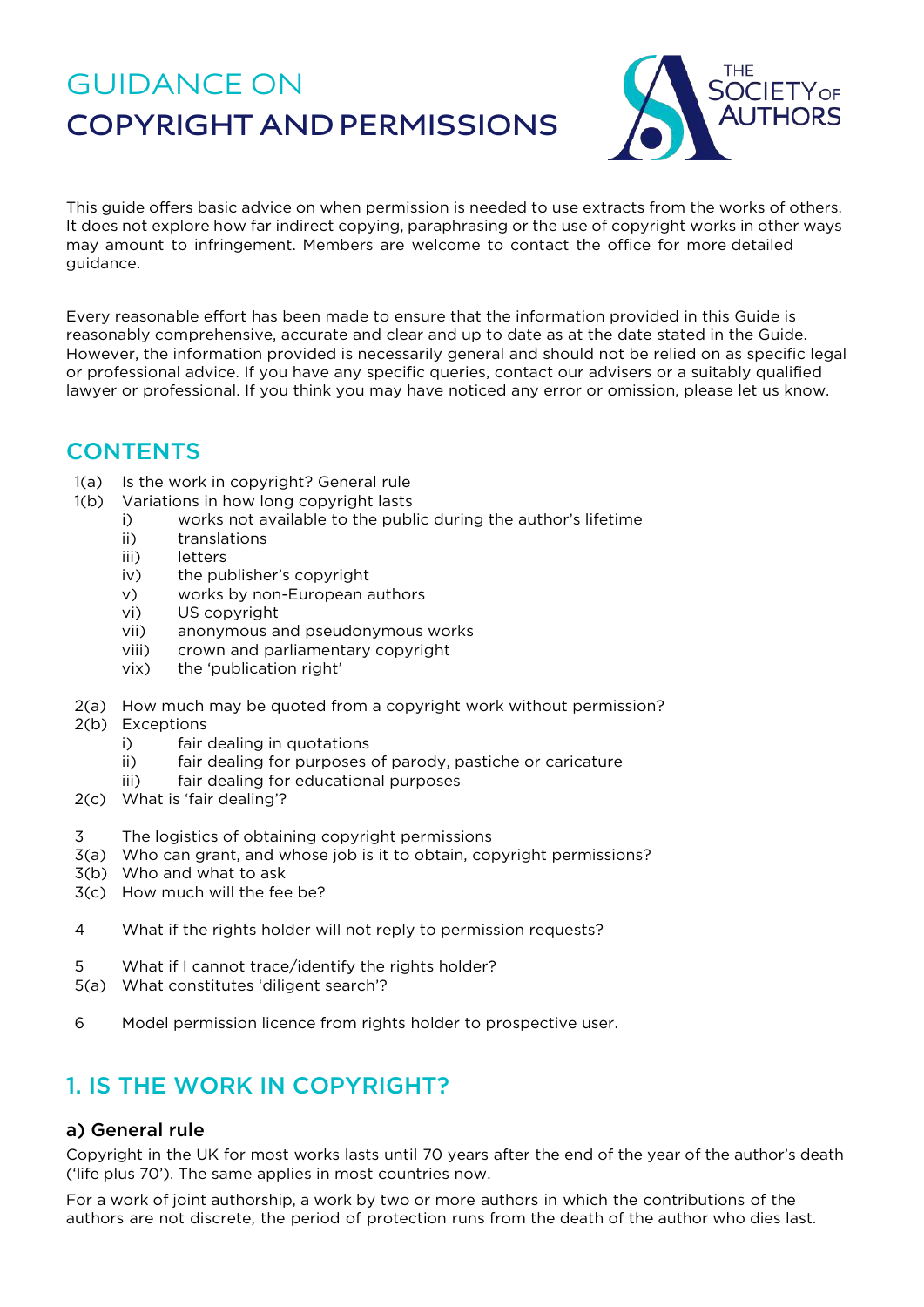# b) Variations in how long copyright lasts

There are a number of exceptions to the 'general rule' above:

#### (i) Works not made available to the public during the author's lifetime

Works not made available to the public during the author's lifetime, where the author died after 1st January 1969, are protected for life plus 70 years – as with published material.

Where the author died before 1 January 1969, written works, photographs and engravings (note: this does not apply to other artistic works) which had not been made available to the public (e.g. published) at the time of the author's death and have still not been made available to the public remain in copyright until 31 December 2039. This exception particularly affects those wishing to quote from old letters and diaries.

Where the author died before 1 January 1969, written works, photographs and engravings (note: this does not apply to other artistic works) which had not been made available to the public (e.g. published) at the time of the author's death but have (with the authorisation of the rights holder) been posthumously made available to the public remain in copyright until 50 years from the end of the year in which they were first posthumously made available to the public, or until 31st December 2039, whichever is the shorter period.

#### (ii) Translations

Remember that the original work, and the translation are each entitled to copyright - copyright in the translation belongs to the translator and exists in addition to, rather than instead of, the copyright in the underlying work.

#### (iii) Letters

The copyright in letters is as at point 1.b)(i). Remember that while the letter itself in most cases belongs to the recipient, the copyright in its contents remains with the writer.

#### (iv) The publisher's copyright

The publisher automatically owns the copyright in the 'typographical arrangement of a published work', which is to say the layout and general appearance of the published version. This means that the work cannot, for example, be photocopied or reproduced in facsimile form without the publisher's consent. This copyright lasts until 25 years from the end of the year in which the edition containing that arrangement was first published.

#### (v) Works by non-European authors

If the author's country provides for a shorter period of copyright protection, that shorter period will also apply to works from that country when they are exploited in the UK (this equal-treatment exception does not apply to any foreign period of protection which is longer than life plus 70). For the duration of copyright in other countries, go t[o portal.unesco.org](http://portal.unesco.org/) and enter 'collection of national copyright laws' in the search box.

### (vi) US copyright

In the US the period of copyright, particularly for older works, is different from the UK, and complex. As a general rule, for works created after 1 January 1978, US copyright protection lasts for life plus 70. For anonymous and pseudonymous works, and work made for hire, US copyright lasts until 95 years from the year of first publication or 120 years from the year of the work's creation, whichever is the shorter. For works created before 1978, it is unsafe to generalise as the term will vary depending on a range of factors and advice should be sought on a case by case basis.

#### (vii) Anonymous and pseudonymous works

This would include, for example, newspaper articles whose author is not identified. The period of protection is 70 years from the end of the calendar year in which the work is first made available to the public unless during that period the identity of the author comes to light, in which case the period is life plus 70.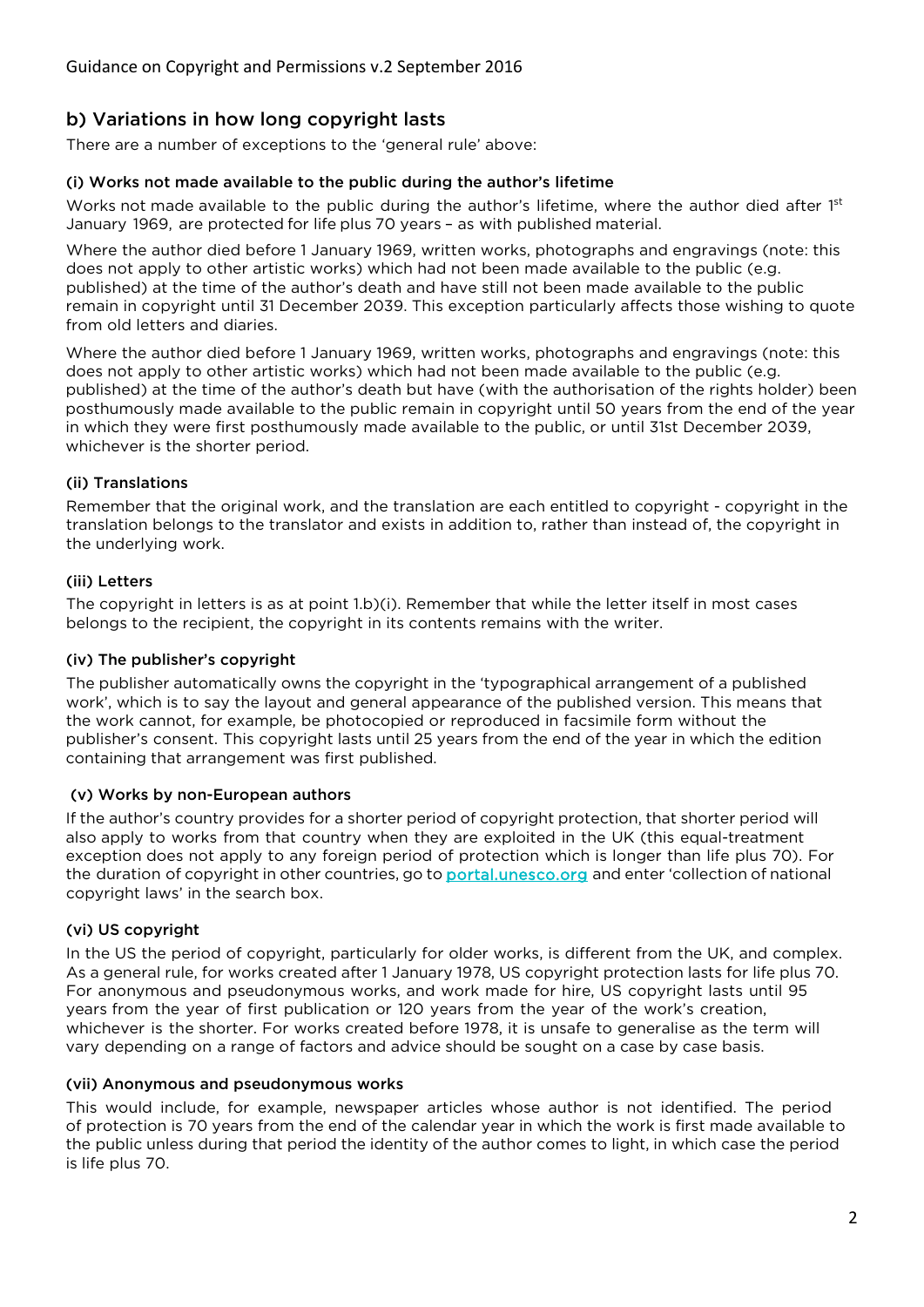#### (viii) Crown and Parliamentary copyright

Different provisions apply to works 'made by an officer or servant of the Crown in the course of his/her duties'. For details go to [www.nationalarchives.gov.uk](http://www.nationalarchives.gov.uk/) and search for 'crown copyright FAQs'. For work made under the direction or control of either of the Houses of Parliament go to [www.parliament.uk/site-information/copyright.](http://www.parliament.uk/site-information/copyright)

#### (ix) The 'publication right'

From 31 December 2039, the person who publishes for the first time a previously unpublished work for which copyright has expired is entitled to a 25-year 'publication right'. (Before that date, a previously unpublished work, however old, will still be in copyright so the situation cannot arise.) How restrictive the publication right will be is not yet clear but, in the meantime, we understand that the authorised public exhibition - before 31.12.39 - of an unpublished work (e.g. the public display of a letter) may disqualify that work from an entitlement to the publication right.

# 2. NEED FOR PERMISSIONS

### a) How much may be quoted from a copyright work without permission?

You need permission to quote from works that are in copyright. For quotations other than those in the limited circumstances described below, you should ask permission to use any 'substantial' extract from a copyright work.

The difficulty is that the meaning of 'substantial' is not defined in the Copyright Act, but is a matter of fact and degree. A short extract may be a vital part of a work and it has often been said that the test is much more about quality than quantity. A few sentences taken from a long novel or biography are unlikely to constitute a 'substantial part', but a few lines of poetry may be. It can be helpful to imagine you are the rights holder – how would you feel about the proposed use? The only safe course, if in doubt, is to ask permission if the quotation is not covered by the exceptions described at points 2(b) and (c).

Bear in mind also: song lyrics are protected by copyright. Some record companies are notoriously rigorous about charging even for very short extracts, and the charges can be substantial. Permission should be obtained for any quotation of copyright material to be included in an anthology. The fact that a work has been reproduced on the internet (whether that use was authorised or not) does not alter its copyright status.

# b) Exceptions

### (i) Quotations

You can quote without needing copyright permission if all of the following apply

- the work you are quoting from has been previously published;
- the use is fair dealing;
- you quote 'no more than is required by the specific purpose for which it is used';
- the use is genuinely for the purpose of quotation; and
- you include proper acknowledgement.

#### (ii) Caricature, parody and pastiche

You can use extracts of a copyright work for purposes of parody, caricature or pastiche, provided that:

- the use is [fair dealing;](#page-3-0)
- you rely on no more than a limited, moderate amount of the underlying work;
- you include proper acknowledgement (generally the title and the author's name).

'Parody, caricature and pastiche' are not defined, leaving their interpretation to the Courts. In addition, you still need to be careful that: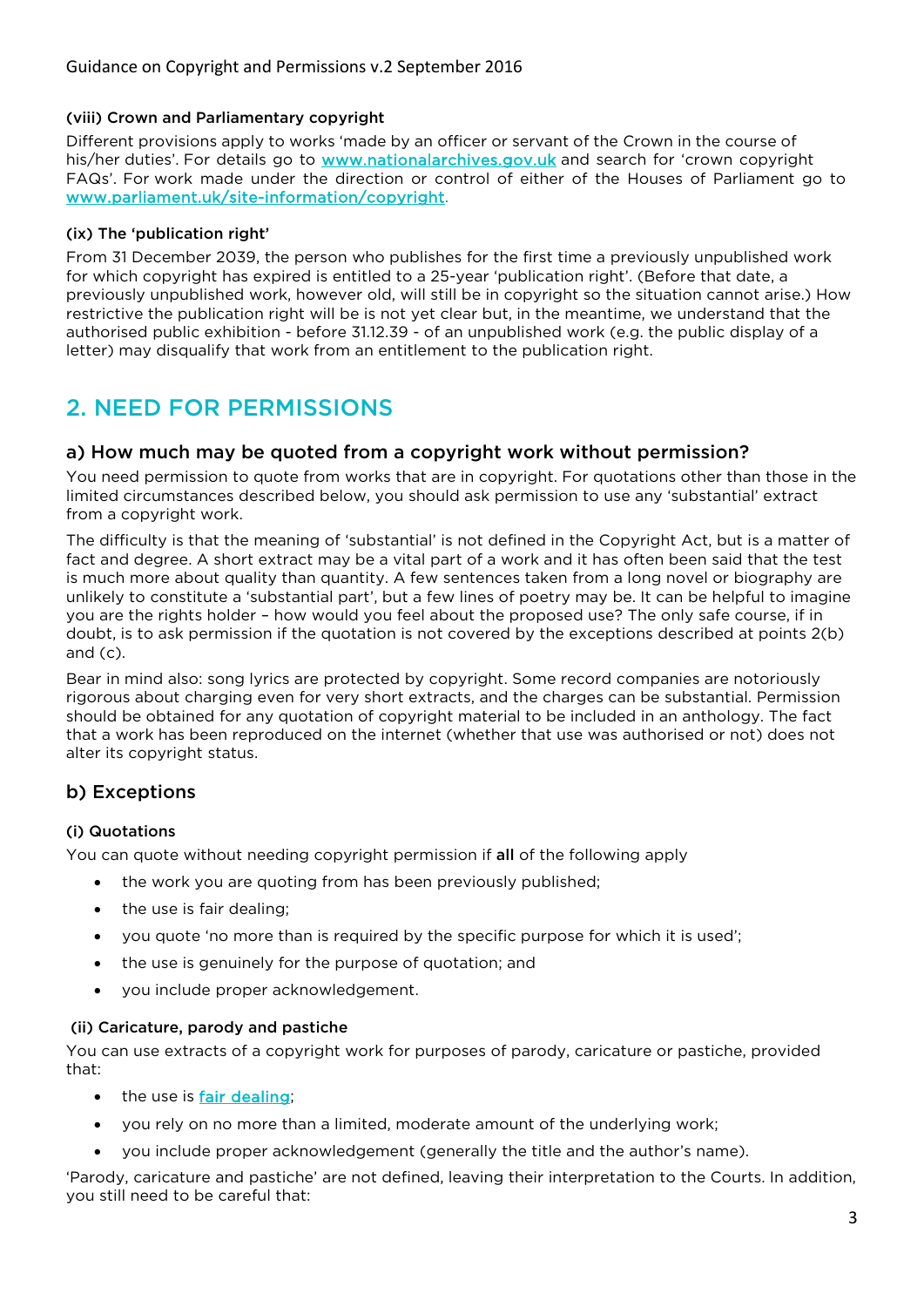- your work is not defamatory;
- it does not infringe any trademark rights (particularly beware if you are making use of existing characters);
- it could not be deemed 'passing off' (which would arise if the public is confused into thinking it had been created or licensed by the copyright owner of the underlying work and that copyright owner has suffered financial loss as a consequence);
- it does not breach any rights of confidentiality or privacy and that it does not give the impression that it has been created by or has the approval of the original copyright owner, which could be an infringement of that author's moral rights not to have their work subject to 'derogatory treatment' and not to have work falsely attributed to them.

#### (iii) Educational purposes

You can copy extracts of works in any medium for the purposes of teaching as long as:

- the work is used solely to illustrate a point;
- the use of the work is not for commercial purposes;
- the use is [fair dealing;](#page-3-0) and
- it is accompanied by a sufficient acknowledgement.

This means minor uses, such as displaying a few lines of poetry on an interactive whiteboard, are permitted, but uses which would undermine sales of teaching materials (for instance, photocopying material to distribute to students) would need a licence. Schools, colleges and universities still have to pay for third party teaching materials which are available under licence.

### <span id="page-3-0"></span>c) What is 'fair dealing'?

Fair dealing only applies to work which has, with the authorisation of the copyright holder, been made available to the public. The leading reference book *Copinger & Skone James on Copyright* says that 'If a work is unpublished, no dealing is likely to be fair'. The law does not give specific guidelines on what constitutes fair dealing; but it may be relevant to take into account:

- does using the new work affect the market for the original work? If use of the new work acts as a substitute for the original, causing the owner to lose revenue, it is unlikely to be fair;
- is the amount of the original which is being used reasonable and appropriate? Was it necessary to use the amount that was taken? Usually, only part of a work may be used.

# 3. OBTAINING PERMISSIONS

### a) Who is entitled to grant, and whose job is it to obtain, copyright permissions?

If you have been asked to grant permission for use of your work, the first step is to check that it is indeed you rather than your publisher who controls anthology and quotation rights.

If you are quoting from other works, it is likely that under your publishing contract it will be your responsibility to obtain permission for the use in your book of any copyright material not original to you.

Who pays any fee charged by the rights holder is a subject for negotiation. It is often the author's responsibility, but sometimes the publishers may be persuaded to pay at least some part of such fees, or to pay in the first instance then deduct a corresponding amount from your royalties. Where quotations are an essential element of the work (e.g. an anthology or textbook) it may be more appropriate for the publisher to pay all the fees.

When it comes to clearing rights in illustrations, photos, maps or diagrams, bear in mind that the owners of the image (e.g. a museum or picture library) may well charge fees for loan and reproduction (separately from and in addition to any copyright permission fee which may be required). If you are responsible for such costs, you should ideally get quotes from the owners at the outset, so you have a realistic idea of what the outlay will be before you finalise the contract with your publisher.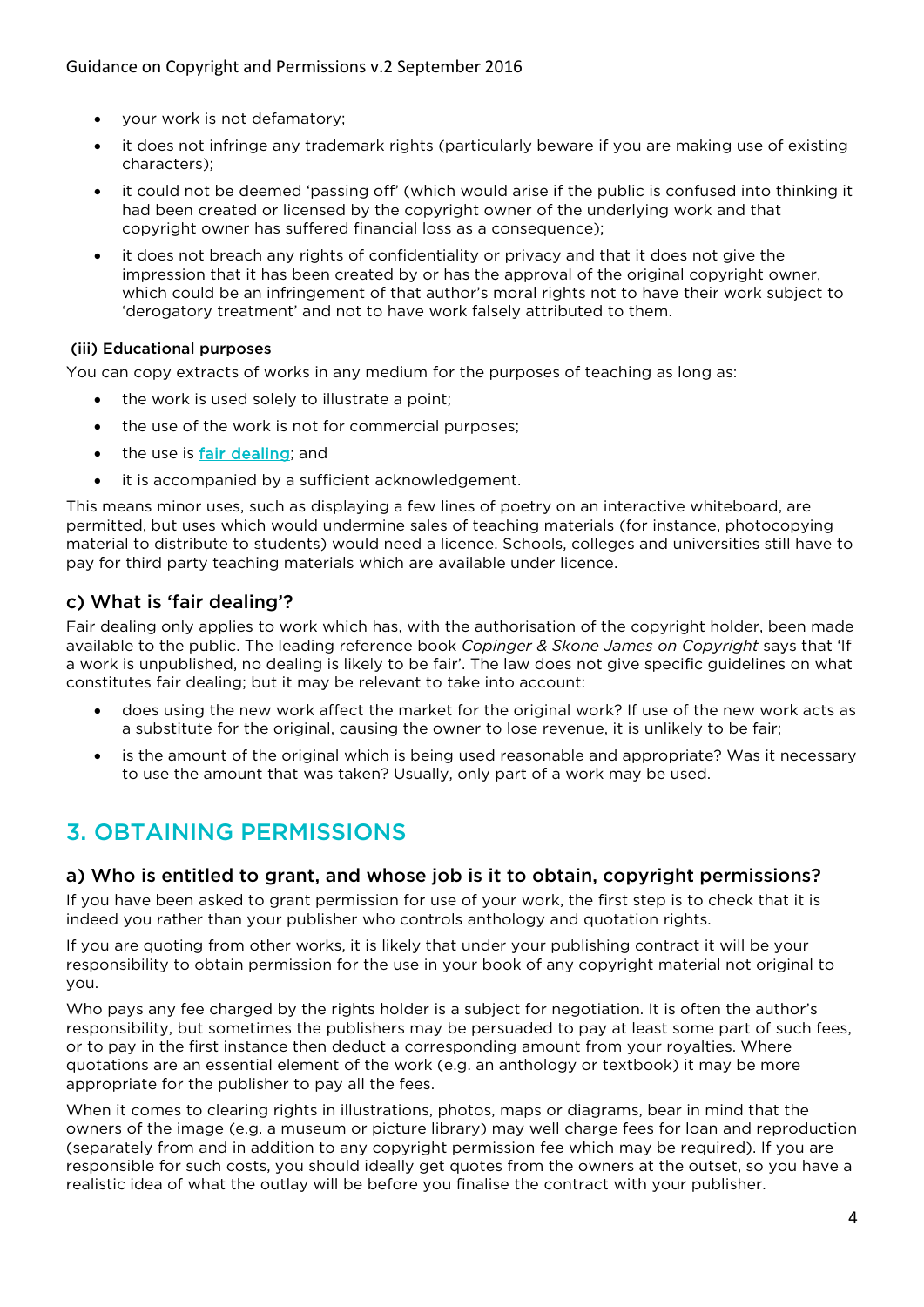# b) Who and what to ask

With published material, it is best to write first to the publishers of the original edition of the book, who are most likely to hold the rights for anthology use or quotations. Address your letter to the Permissions Department. If the original publishers do not control the rights, they should forward your letter to whoever does. This could be the author, his/her agent or heir or, possibly, a subsequent publisher of the book

It is very much in your interest to clear permissions as early as possible. Some publishers can be very slow to respond and you may be put in a difficult position if your book is about to go to press and permission is refused or the requested fees are very high. As a first step, go to [www.plsclear.com](http://www.plsclear.com/) which offers a fast-track service linking to publishers' permission departments.

When contacting the rights holder for permission, you should be sure to include the following information:

- Your name and address (and your publisher's name and address if they are paying the fee be clear about who should be invoiced).
- The title of your publication.
- The name of your publisher and the date of publication, if known.
- Details of the extract you want to quote. Give the name of the author, the title, the number of words if prose, number of lines if poetry and language (if not English).
- What editions you need to clear rights for (e.g. hardback, paperback, electronic).
- What territories you need to clear rights for (e.g. the World, the UK and Commonwealth).
- The size of the print-run(s) and the retail price(s).
- A lower fee may be charged if your work is scholarly or an anthology, so include relevant extra details.
- When sending a permission fee to a rights holder, state what it is for, giving the permission reference number (if relevant) or the source (title and author) of the extract and not just the name of the book in which the quotation is to be used.

### c) How much will the fee be?

Copyright owners (and those controlling anthology and quotation rights) should bear in mind that they may well on occasion be on the other side of the fence, wishing to quote from others' works. 'Do as you would be done by' is a useful maxim when dealing with permissions.

Because there are so many variables, and to comply with competition legislation, the SoA cannot recommend rates. However, the rates which the SoA applies when licensing rights for the literary estates which it represents can be found at [www.societyofauthors.org/estates/permissions.](http://www.societyofauthors.org/estates/permissions) They do not constitute recommended or guideline rates; and it should also be noted that they apply to the licensing of, in many cases, classic works by major authors. The SoA will be happy to advise members on specific instances.

Rights holders often ask to be sent a free copy of the book containing their material on publication. Your publisher can generally be persuaded to foot the bill for such copies, on request.

# 4. WHAT IF THE RIGHTS HOLDER WILL NOT ANSWER MY REQUEST?

If you know who owns the copyright, but they do not answer your letters, a possible course is to send a recorded delivery letter explaining the situation and saying that if you hear nothing more within four weeks, you will assume that there is no objection to the extract being used. Note, however, that this course is not supported by law and should only be used as a last resort.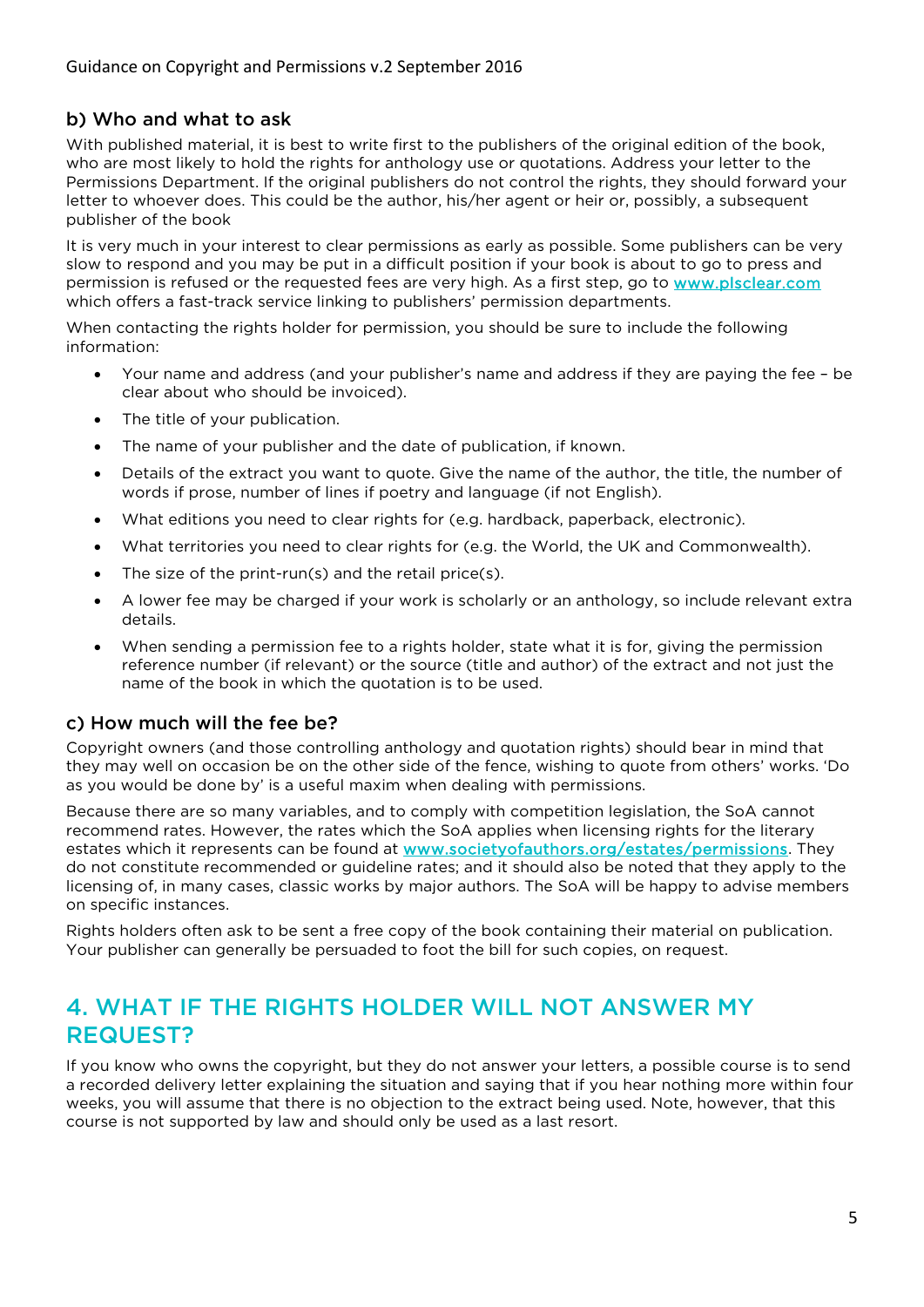# 5. WHAT IF I CANNOT TRACE WHOEVER IS ENTITI ED TO GIVE PERMISSION?

If you have done a diligent, thorough and search in good faith but the copyright owner of an old work is unidentifiable or untraceable, the work will be considered 'orphan'. You can make certain limited uses of orphan works.

### a) What constitutes 'diligent search'?

Here are some suggestions of resources you may wish to use in tracing a rights holder:

- WATCH (Writers, Artists & Their Copyright Holders) [www.watch-file.com](http://www.watch-file.com/)
- ALCS (Authors' Licensing & Collecting Society) [www.alcs.co.uk](http://www.alcs.co.uk/) if the book you want to quote from was published by a firm no longer in existence (you can check with Companies House at [www.companieshouse.gov.uk\)](http://www.companieshouse.gov.uk/) write to the publishers of another book by the same author; they may be able to tell you who owns the author's copyrights
- the Association of Authors' Agents www.agentsassoc.co.uk
- the British Library www.bl.uk
- the National Library of Scotland www.nls.uk
- the National Library of Ireland [www.nli.ie](http://www.nli.ie/)
- the Location Register of Literary Manuscripts [http://www.reading.ac.uk/library/about](http://www.reading.ac.uk/library/about-us/projects/lib-location-register.aspx)[us/projects/lib-location-register.aspx](http://www.reading.ac.uk/library/about-us/projects/lib-location-register.aspx)
- the US Library of Congress Copyright Office [www.loc.gov/copyright](http://www.loc.gov/copyright)
- for TV, film and theatre writers: the Personal Managers Association [www.pma.org.uk](http://www.pma.org.uk/), the BBC TV and radio rights departments, and the Writers' Guild of Great Britain [www.writersguild.org.uk](http://www.writersguild.org.uk/)
- unpublished works held in a library: the librarian may be able to put you in touch with the right person
- the Will of the author. Where copyrights are not separately mentioned in a Will, they simply form part of the testator's residuary Estate. For more information on tracing UK Wills, see the National Archives website [nationalarchives.gov.uk/records/looking-for](http://nationalarchives.gov.uk/records/looking-for-person/willafter1858.htm)[person/willafter1858.htm](http://nationalarchives.gov.uk/records/looking-for-person/willafter1858.htm)
- publish a letter seeking information in an appropriate publication (e.g. the Times Literary Supplement for literary biographies, or a specialist journal in the copyright owner's field of expertise).

The Intellectual Property Office also has guidance on how to do a diligent search: [gov.uk/government/publications/orphan-works-diligent-search-guidance-for-applicants](https://www.gov.uk/government/publications/orphan-works-diligent-search-guidance-for-applicants) 

If a diligent search has drawn a blank, your next step would be to follow the Intellectual Property Office's procedure for obtaining a licence to exploit what will now be deemed an orphan work (be aware that such licences extend only to limited use and only within the UK). Information about the orphan works scheme can be found at gov.uk/guidance/copyright-orphan-works